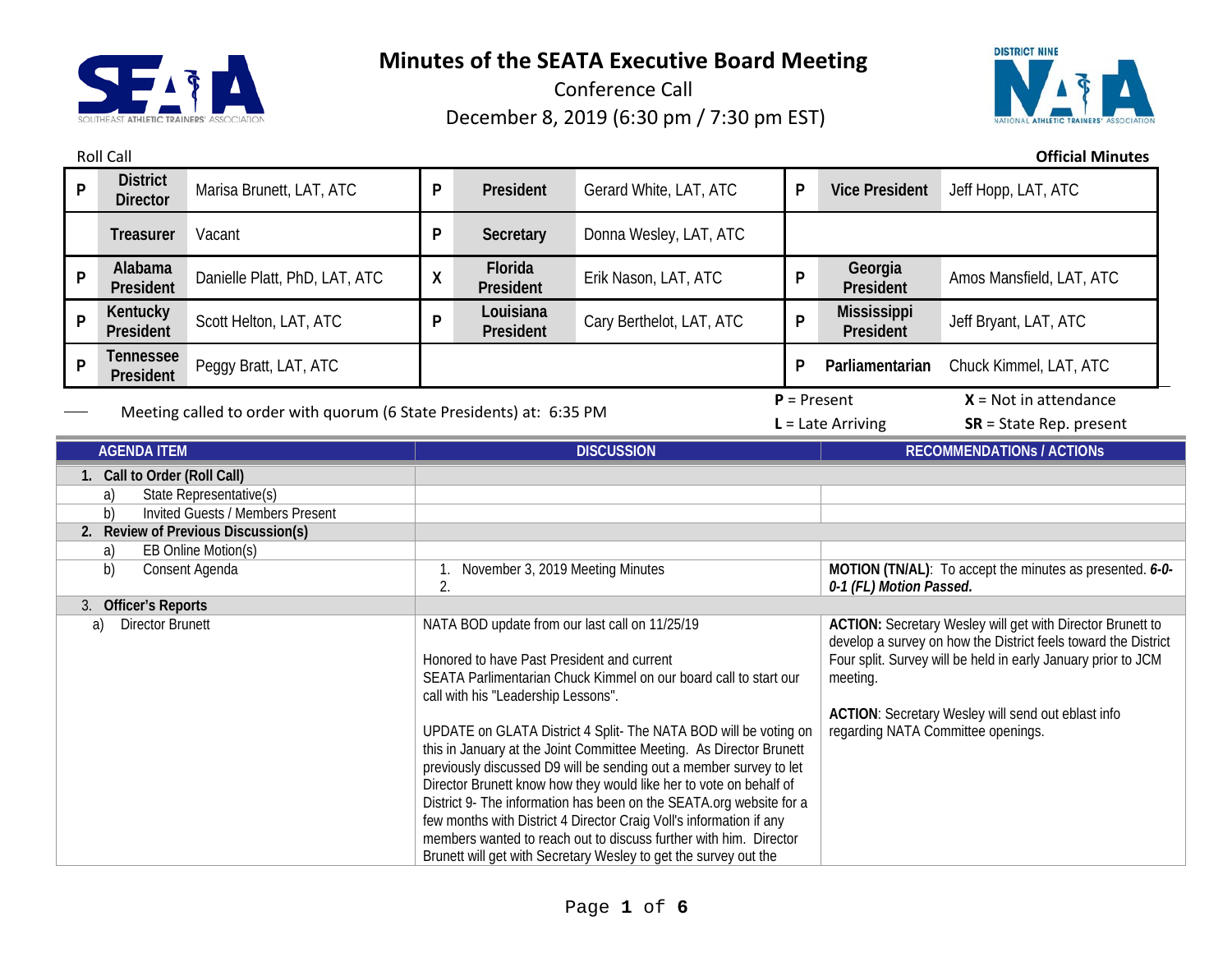



| <b>AGENDA ITEM</b>           | <b>DISCUSSION</b>                                                                                                                                                                                                                                                                                                                                                                                                                                                                                                                                                                                                                  | <b>RECOMMENDATIONS / ACTIONS</b> |
|------------------------------|------------------------------------------------------------------------------------------------------------------------------------------------------------------------------------------------------------------------------------------------------------------------------------------------------------------------------------------------------------------------------------------------------------------------------------------------------------------------------------------------------------------------------------------------------------------------------------------------------------------------------------|----------------------------------|
|                              | beginning of January with a 2 week deadline to respond if they want<br>her to vote "YES" or "NO" for District 9.<br>~AT Strategic Alliance Update - BOC President Rusty McCune<br>said they were hoping to have final answers soon regarding the<br>MRA with Canadian Athletic Therapist Association.<br>~CAATE update- President Eric Sauers shared the Executive<br>Director Danielle Baron resigned on 11/12/19. They are currently in<br>discussions with a consulting group to assist with the search. The<br>CAATE will be meeting in Orlando Dec. 9-10, 2019<br>~ The BOD approved the following funding request proposals: |                                  |
|                              | -The ICSM/Sports Business Journal Intercollegiate Athletic Forum<br>-The 2020 Youth Sports Safety Governing Bodies Meeting in<br>Colorado Springs<br>- Board of Directors-District Leadership participating in JCM 2020-<br>- Moving Athletic Training Education Journal out from under the<br>Executive Committee for Education and will instead report directly to<br>the Board of Directors effective January 1, 2020.<br>- A name change for ATs Care Committee to the ATs Care<br>Commission.<br>- A technical Bylaws change to section 8.2                                                                                   |                                  |
|                              | The Presidential Election Workgroup presented their update<br>regarding the new deadline to declare and the policies and<br>procedures they will be sending to us for the elections.<br>The candidates that declared for the next Presidential election are:<br>Kathy Dieringer (D6), AJ Duffy (D2), Katie Walsh Flanagan (D3) and<br>Chris Hall(D6)                                                                                                                                                                                                                                                                               |                                  |
|                              | We have 3 immediate NATA D9 committee member openings that<br>we will be eblasting out. This is also in GATHER.<br>1) LGBTQ+ Committee<br>2) Governmental Affairs Committee<br>3) Hall of Fame Committee                                                                                                                                                                                                                                                                                                                                                                                                                           |                                  |
| <b>President White</b><br>b) | 1. Registration sites for Corp. Partner and ATEC have been<br>created and are live.<br>2. Secretary Wesley and I are working on CSMM site.<br>3. SEATA's 2018 IRS-990 Form for tax purposes has been filed by<br>the accountant. President White has a hard copy for Board                                                                                                                                                                                                                                                                                                                                                         |                                  |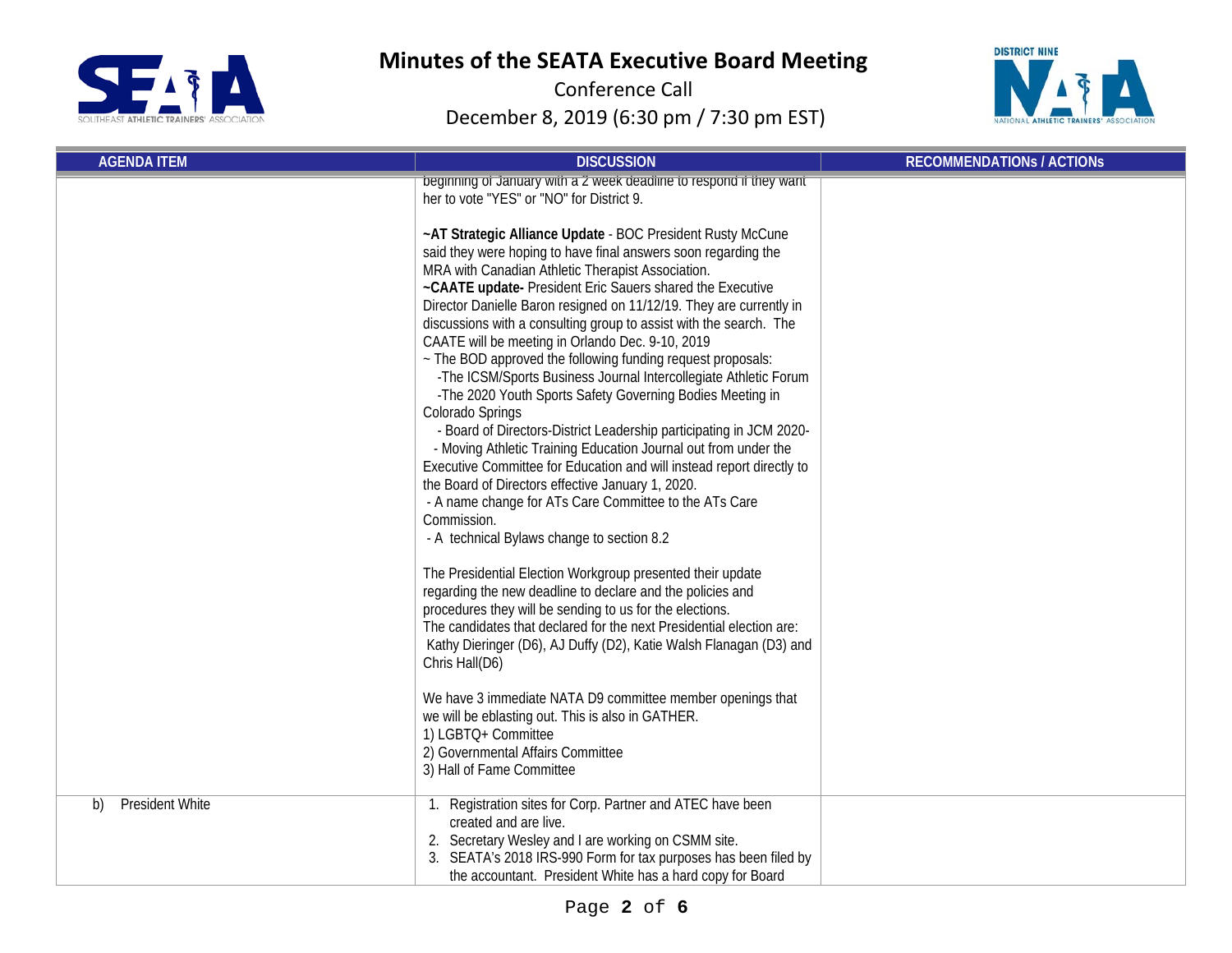



| <b>AGENDA ITEM</b>                       | <b>DISCUSSION</b>                                                                                                                                                                                                                                                                                                                                                                                                                                                                                                                                                                                                                                                                                                                                                                                                                                                                                                                                                                                                                                                                                                                                                                                                                                                                                                                                                                                                                                                                            | <b>RECOMMENDATIONS / ACTIONS</b>                                                                                                                                                                                                          |
|------------------------------------------|----------------------------------------------------------------------------------------------------------------------------------------------------------------------------------------------------------------------------------------------------------------------------------------------------------------------------------------------------------------------------------------------------------------------------------------------------------------------------------------------------------------------------------------------------------------------------------------------------------------------------------------------------------------------------------------------------------------------------------------------------------------------------------------------------------------------------------------------------------------------------------------------------------------------------------------------------------------------------------------------------------------------------------------------------------------------------------------------------------------------------------------------------------------------------------------------------------------------------------------------------------------------------------------------------------------------------------------------------------------------------------------------------------------------------------------------------------------------------------------------|-------------------------------------------------------------------------------------------------------------------------------------------------------------------------------------------------------------------------------------------|
| Vice President Hopp<br>C)                | review.<br>Update on ACTION: Vice President Hopp will contact Lovie to<br>coordinate bringing this back to our District Meeting.<br>2. Update on ATSS hotel - room block numbers are down at the<br>moment due to registration numbers being down.<br>3. AV Equipment - 3 new projectors have been ordered \$962.97;<br>planning to purchase additional equipment for future meetings<br>and replace outdated AV equipment.                                                                                                                                                                                                                                                                                                                                                                                                                                                                                                                                                                                                                                                                                                                                                                                                                                                                                                                                                                                                                                                                  | ACTION: Follow-up to determine the structure of the course.<br>Discussion<br>MOTION (TN/LA): Approve funding to include additional<br>room expense for adding ATs Care Individuals Course to<br>CSMM agenda. 6-0-0-1 (FL) Motion Approved |
| Secretary Wesley<br>d)                   | Database<br>1.<br>2.<br><b>EBlast Update</b>                                                                                                                                                                                                                                                                                                                                                                                                                                                                                                                                                                                                                                                                                                                                                                                                                                                                                                                                                                                                                                                                                                                                                                                                                                                                                                                                                                                                                                                 | ACTION: Secretary Wesley will be working to get eblast out<br>early this week.                                                                                                                                                            |
| Treasurer Report (President White)<br>e) | President White reports on the following updates:<br>1. ACTION: Need to schedule a conference call with the<br>new Treasurer and SME CPA accountants to review<br>Quickbooks and the recording/categories in quickbooks.<br>Pending election of new Treasurer<br>$\bullet$<br>2. ACTION: President will process payment once verification<br>from NATA that the invoice has not been paid.<br>Outstanding invoice is now paid.<br><b>ACTION:</b> President White will solicit RFPs for general<br>liability insurance, D&O, and event insurance.<br>• Work in progress.<br>ACTION: President White will verify that the Invoice for<br>4.<br>SME CPA Firm is still out-standing?<br>• Pending notification from SME CPA<br>ACTION: Vice President Hopp can travel to Augusta, as<br>5.<br>necessary, to get account changed over to his card and<br>obtain unit keys.<br>Payment is going to VP Hopp's card and is<br>$\bullet$<br>working to get access to the unit<br>ACTION: Vice President Hopp will enroll in online access.<br>6.<br>Vice President Hopp does now have online<br>$\bullet$<br>access<br><b>ACTION:</b> Need to have President White and Vice<br>7.<br>President Hopp added as authorized officials on the Wells-<br>Fargo Investment account and then removes Tim McLane<br>from the account.<br>President White and VP Hopp have<br>$\bullet$<br>completed the paperwork - waiting for<br>Wells Fargo to process.<br>The following Treasurer actions have been taken: |                                                                                                                                                                                                                                           |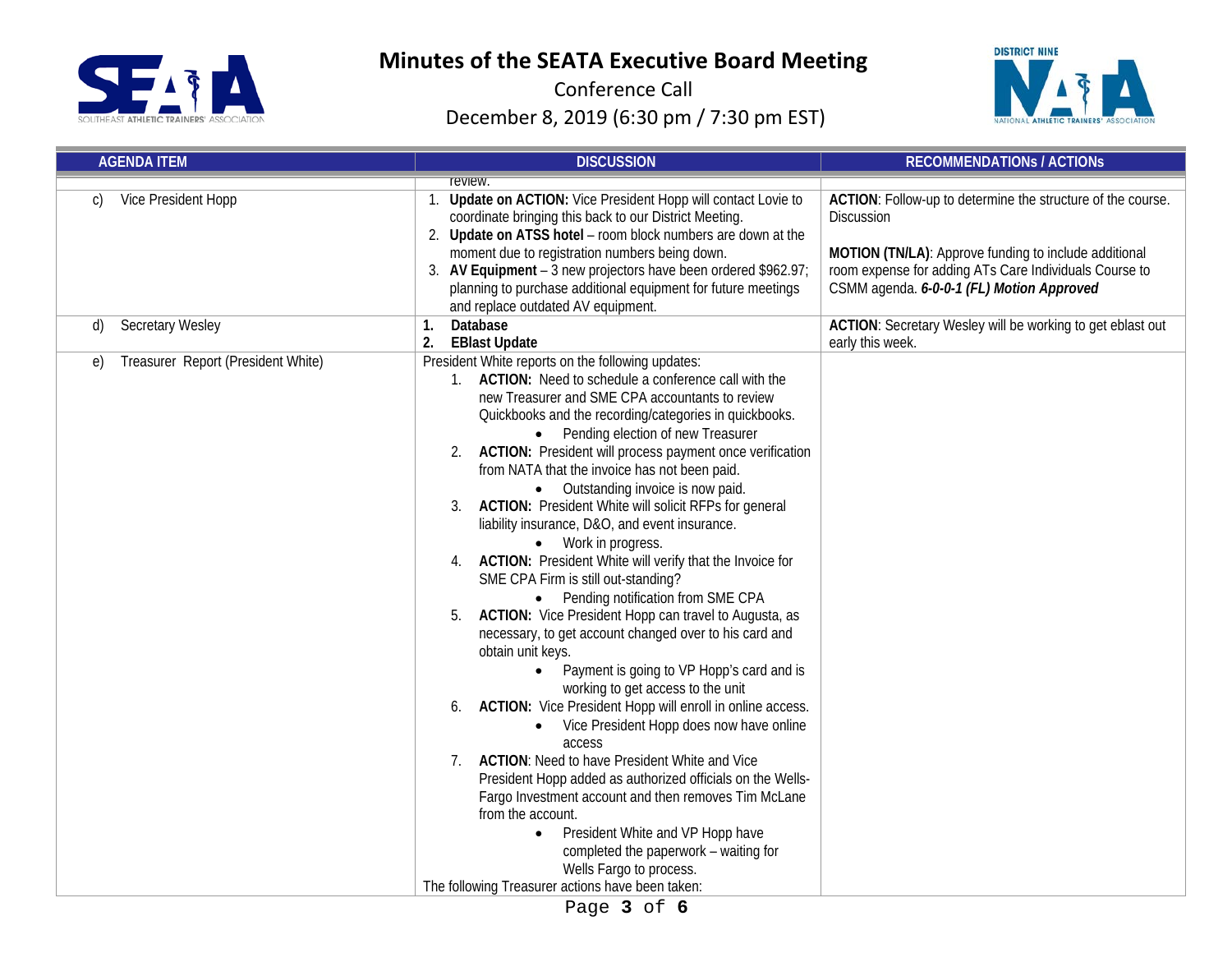



| <b>AGENDA ITEM</b>                                        | <b>DISCUSSION</b>                                                                                                                                                                                                                                                                                                                                                                                                                                                                                                                                                                                                                                                                                                                 | <b>RECOMMENDATIONS / ACTIONS</b>                                                                                                                                                                                                                     |  |
|-----------------------------------------------------------|-----------------------------------------------------------------------------------------------------------------------------------------------------------------------------------------------------------------------------------------------------------------------------------------------------------------------------------------------------------------------------------------------------------------------------------------------------------------------------------------------------------------------------------------------------------------------------------------------------------------------------------------------------------------------------------------------------------------------------------|------------------------------------------------------------------------------------------------------------------------------------------------------------------------------------------------------------------------------------------------------|--|
|                                                           | State Dues allocations have been processed. State<br>8.<br>Treasurers should have received them by now. There was<br>an error in payments. Each state was overpaid as<br>SEATA's portion of dues payments was not separated out<br>of each State's dues payments.<br>NATA Career Center funds have been processed. Each state<br>3.<br>to receive \$472.46.<br>ATAF EBP Grant Reimbursement of \$1,000 has been<br>4.<br>submitted for payment.<br>GATA Marketing Grant Reimbursement - the expense report<br>5.<br>did not have any itemized expenses or receipts.                                                                                                                                                               |                                                                                                                                                                                                                                                      |  |
| 4. Committee Reports<br><b>Standing Committees</b><br>a)  |                                                                                                                                                                                                                                                                                                                                                                                                                                                                                                                                                                                                                                                                                                                                   |                                                                                                                                                                                                                                                      |  |
| i. Finance Committee                                      | President White appoints the following Board Members to the<br><b>Finance Committee:</b><br>SEATA Treasurer (TBA) - Chair<br><b>AL President Platt</b><br><b>KY President Helton</b><br>Parliamentarian Kimmel<br>$\bullet$                                                                                                                                                                                                                                                                                                                                                                                                                                                                                                       | This committee will be charged with 1) Complete a financial<br>review of SEATA's checking and Investment accounts<br>for 2019. 2) Complete quarterly financial review of<br>SEATA's checking account (to include a review of debit<br>card charges). |  |
| Ad hoc / Taskforce(s)<br>b)                               |                                                                                                                                                                                                                                                                                                                                                                                                                                                                                                                                                                                                                                                                                                                                   |                                                                                                                                                                                                                                                      |  |
| i. Legislative Grant Taskforce (President<br>$Bratt - TN$ | Update on ATCTION (Tabled 06/2019; 08/2019; 09/2019):<br>President White submitted a draft revision to the P&P<br>regarding Legislative Grants. Updated the timeline of<br>application and reimbursement request to better align with<br>NATA guidelines<br>Discussion:<br>1. Limit a State Association from applying once every five<br>years?<br>State can only request a maximum funding limit to equal 10% (??) of<br>that respective State's dues revenue to SEATA. (i.e., if a SEATA<br>received \$30,000 in state member dues to SEATA, then the<br>max \$ to apply for is \$3,000.)<br>Significant discussion regarding limits of funding for IRS purposes<br>with regards to tax-status.<br>1. 10% not to exceed \$5,000 | President White requests that we Table this item and allow<br>the new Treasurer to investigate and provide a<br>recommendation.                                                                                                                      |  |
| ii. Elections Committee (President Bryant)                | Update on nominations / election process for Treasurer position.<br>Run-off between Scott Byrd and Rob Ullery                                                                                                                                                                                                                                                                                                                                                                                                                                                                                                                                                                                                                     |                                                                                                                                                                                                                                                      |  |
| 5. Old Business                                           |                                                                                                                                                                                                                                                                                                                                                                                                                                                                                                                                                                                                                                                                                                                                   |                                                                                                                                                                                                                                                      |  |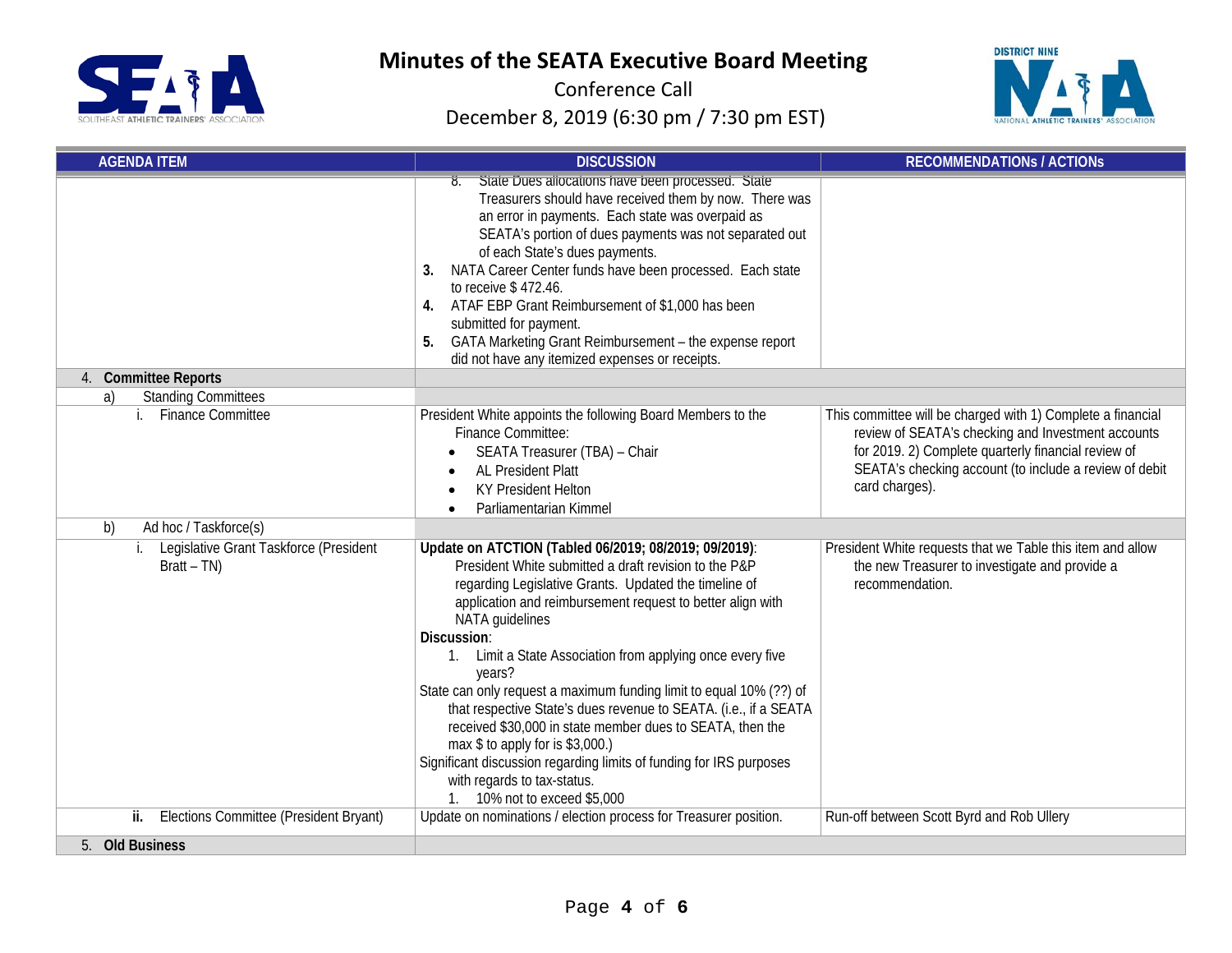

:

# **Minutes of the SEATA Executive Board Meeting**



| <b>AGENDA ITEM</b>    |                                                  | <b>DISCUSSION</b>                                                                                                                                                                                                                                                                                                                                                                                                                                                                                                                | <b>RECOMMENDATIONS / ACTIONS</b>                                                                                                                                                                                                    |  |
|-----------------------|--------------------------------------------------|----------------------------------------------------------------------------------------------------------------------------------------------------------------------------------------------------------------------------------------------------------------------------------------------------------------------------------------------------------------------------------------------------------------------------------------------------------------------------------------------------------------------------------|-------------------------------------------------------------------------------------------------------------------------------------------------------------------------------------------------------------------------------------|--|
| a)<br>Meeting (White) | State Secretary - Treasurers Committee           | Update on ACTION: President White will be sending out a survey to<br>the State Secretary and Treasurer regarding availability to meet<br>during CSMM.<br>• 9 of 11 State S&T are available to meet in March. As a<br>second option, 9 of 11 could meet after ATSS in February.                                                                                                                                                                                                                                                   | President White requests that the State Presidents from AL,<br>KY & MS contact their respective Secretary to verify that they<br>received the survey.                                                                               |  |
| b)                    | SEATA Convention and Expo (Hopp)                 | ACTION: Initial planning should include investigating all 3 meetings<br>in one location/dates, including outside Atlanta.<br>Had an Officer's call to review RFP document from<br>$\bullet$<br>Conference Direct. Vice President Hopp will follow-up with<br>CD to finalize the RFP document for SEATA 2022+.                                                                                                                                                                                                                    | Meeting would be Sat, Feb. 8 if held in conjunction with ATSS<br>instead of CSMM.<br>MOTION (KY/MS): To hold the SEATA Secretary and<br>Treasurers Committee Meeting on Saturday, Feb. 8, 2020. 5-<br>1(GA)-0-1(FL). Motion passed. |  |
|                       |                                                  | Discussion regarding reasons for decrease in ATSS numbers and<br>concern regarding contracts.                                                                                                                                                                                                                                                                                                                                                                                                                                    | ACTION: President White will send out a email to Presidents,<br>Secretaries and Treasurers regarding invitation and outlining<br>the expense reimbursement.                                                                         |  |
| $\mathsf{C}$          |                                                  |                                                                                                                                                                                                                                                                                                                                                                                                                                                                                                                                  |                                                                                                                                                                                                                                     |  |
| 6. New Business       |                                                  |                                                                                                                                                                                                                                                                                                                                                                                                                                                                                                                                  |                                                                                                                                                                                                                                     |  |
| a)                    | <b>SEATA Privacy Policy (Wesley)</b>             | Discussion about policy and implications at the State<br>Association level.                                                                                                                                                                                                                                                                                                                                                                                                                                                      | MOTION (KY/TN): To approve the SEATA Privacy Policy as<br>presented and effective 12.8.2019. 6-0-0-1 (FL) Motion<br>Approved.                                                                                                       |  |
| b)                    | Purchase Agreements for ATSS                     | In an effort to control ATSS lab expenses, the ATSS Committee is<br>requesting that SEATA sign a 3-year agreement to purchase a<br>minimum of 250 kits/vouchers (max of 500) with the following:<br>1. BOC - Exam Prep Test Voucher<br>2. The Apprentice Doctor - Suture Kits (Kits to be used by<br>ATSS, ATEC and CSMM)                                                                                                                                                                                                        | MOTION (AL/DW): To approve SEATA entering contracts<br>with the BOC and The Apprentice Doctor for the next 3<br>years. 6-0-0-1(FL) Motion Approved.                                                                                 |  |
| 7. Announcements      | 1st Sunday @ 6:30 pm CST / 7:30 EST<br>$\bullet$ | - Jan. 5 - Feb. 2 - Mar (CSMM) - April 5 - May 3 - June (NATA)<br>• President Bryant reported on update with President Lindley and Director Brunett.<br>• President Berthelot announced that Karen Lew Feirman and Dan had a healthy baby boy today<br>• President Platt announced that Amy and Deanna will be coming to ALATA to have a legislative boot-camp on Monday and Tuesday<br>• Congrats to President Bratt on 14 <sup>th</sup> State Championship and good luck to VP Hopp on upcoming state championship game in GA. | Make February call a<br>face-to-face<br>meeting in<br>conjunction with<br>ATSS.                                                                                                                                                     |  |
| 8. Adjournment        |                                                  | Meeting adjourned at:                                                                                                                                                                                                                                                                                                                                                                                                                                                                                                            | 7:49 PM                                                                                                                                                                                                                             |  |
|                       |                                                  |                                                                                                                                                                                                                                                                                                                                                                                                                                                                                                                                  |                                                                                                                                                                                                                                     |  |